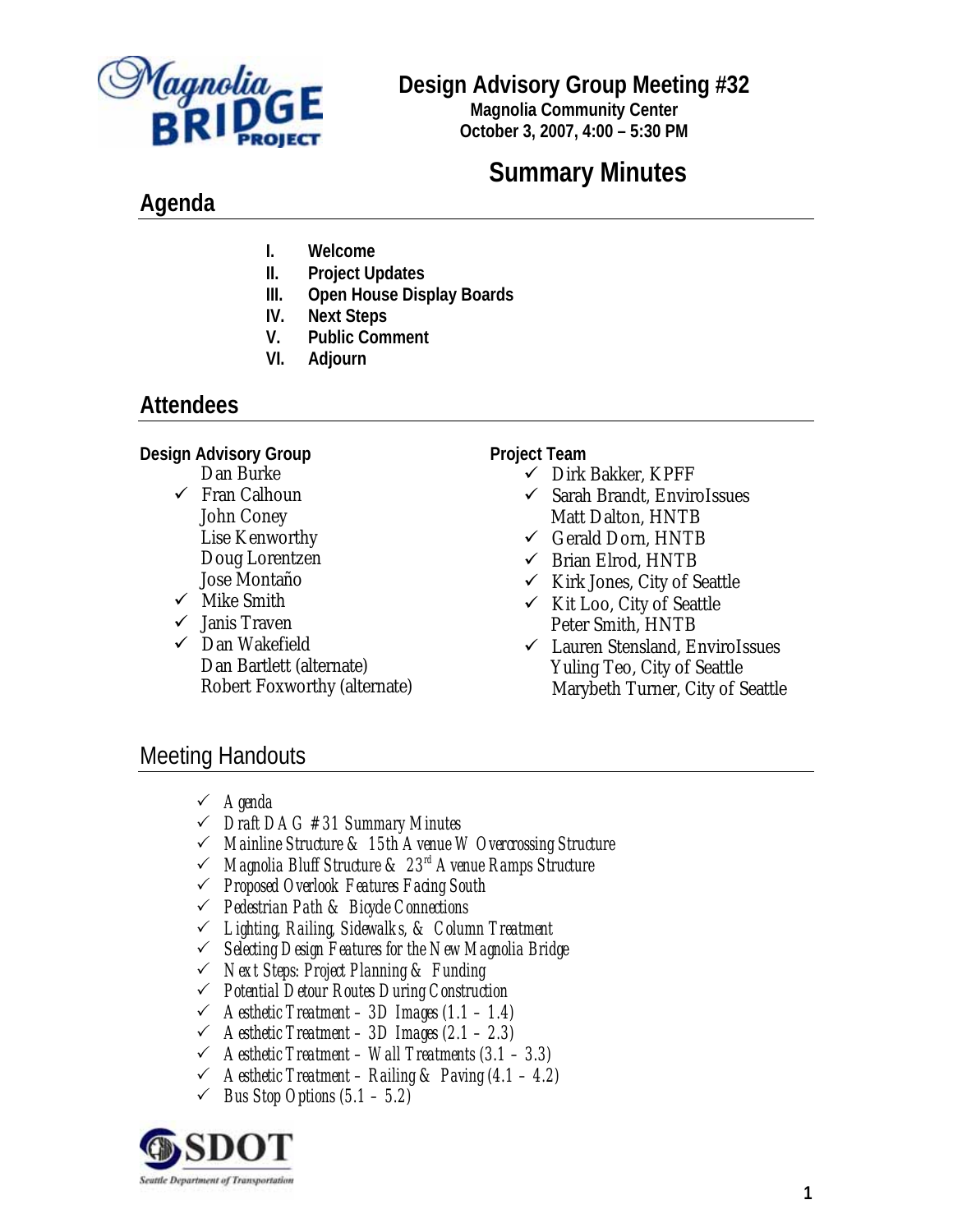- 3 *Aesthetic Treatment Pedestrian Pathways (6.1 6.4)*
- 3 *Aesthetic Treatment Pedestrian Pathways (7.1 7.2)*
- 3 *Temporary Route During Construction (8.1)*

### I. Welcome

### **Sarah Brandt, EnviroIssues**

Sarah welcomed the group and reviewed the agenda. She asked for any edits to the August 1 DAG meeting summary within the next week.

II. Project Updates

#### **Kirk Jones, SDOT**

#### **Design Update**

Kirk reported that the consultant team will submit 30% design plans next week, which will be the first time that many City departments will have a chance to see the details of the plans. After the departments return comments, the team will carry the design on the foundations to the 60% level. The plan set will be at about 50% at that point and SDOT will hold design there. This design strategy keeps SDOT as prepared as possible for a catastrophic event.

#### **Funding Update**

The SDOT finance team has finished the work associated with Bridging the Gap and is starting on identifying possible funds for this project. Their funding strategy should be done by the end of 2007 and they are looking at federal, state, and local funding sources. This project is not part of the Federal-Aid Highway System, so it's difficult to compete for federal funds. One possible strategy would be to try getting the bridge added to the Federal-Aid Highway System.

#### **Port of Seattle Coordination**

Kirk reviewed the detour image (*Potential Detour Routes During Construction*) with the group. In the past, Kirk has presented possible surface route detours over the Galer flyover and through the Port property, or having a temporary ramp onto the existing bridge structure. This new idea is a temporary ramp that connects to the new bridge, allowing SDOT to demolish the existing bridge at one time, rather than demolishing one half while the other is in use. This image was done by KPFF, and they coordinated with the Port. It includes separating security to the north and south of the temporary access so that the public can travel through secure areas of the Port. The detour options are only preliminary options; the contractor chosen for the project would work out the detour and could come up with another solution that would work even better.

#### **Discussion**

**Smith:** Would these detours be phased in during construction?

**Jones:** Yes, we would start from the highest part of the structure, at the bluff, and remove the on-ramp to the marina. Then we'd build east until we were too close to the existing structure, make the temporary ramp connection, and demolish the old structure. Once the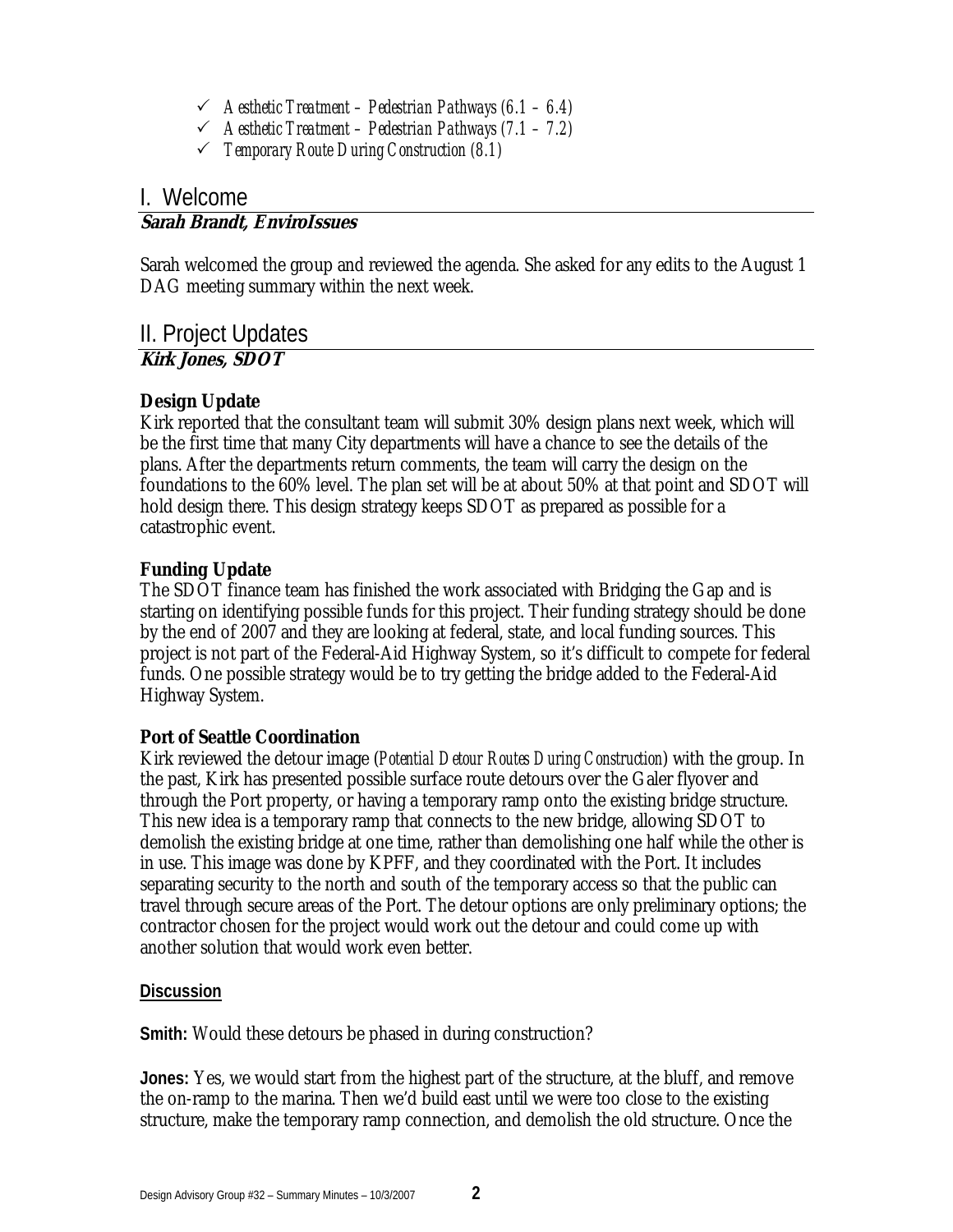connections to  $15<sup>th</sup>$  Avenue W were made, the marina ramps would be rebuilt. People using the marina would be affected by detours for the most time and would need to use the surface road connection to  $20<sup>th</sup>$  Avenue W or  $21<sup>st</sup>$  Avenue W.

**Smith:** That road would already be in place?

**Jones:** It would either already be in place due to Port development or SDOT is committed to putting that street in as part of the construction process. Dan Burke (Port of Seattle) has already talked with City Ice and Trident about the emergency route concepts. They've said they can work with it and they know they'll need to adjust their operations. Dan and David Schneidler (SDOT) would be happy to talk with the Magnolia Chamber of Commerce or Magnolia Community Club if you have questions.

#### **King County Metro Coordination**

Kirk reported that Metro has asked SDOT to keep the north and south bus stops on the bridge. The plan for the north bus stop is having a six-foot sidewalk down the off-ramp to provide access. On the south side, the bus stop would be near the bicycle and pedestrian connection point.

#### **Type, Size & Location (TS&L) Study**

The DAG received a copy of the TS&L study last meeting and it is also posted on the project website.

#### **Environmental Update**

SDOT has finished the first round of comments on the Biological Assessment (BA) and Environmental Assessment (EA). There were lots of comments and SDOT resubmitted the documents in September. The BA will take the longest and is being reviewed by WSDOT right now. They promised they would complete it by the middle of this month. Once WSDOT has finished, WSDOT will send it on to the Department of Fish & Wildlife and they get up to six months for review. WSDOT will ask that they turn it around more quickly. After that, SDOT can publish the EA, so Kirk anticipates publishing in approximately eight months.

#### **DAG Update**

Kirk reported that the design package should be finished by the first of next year, so the final DAG meeting will take place in early 2008. Kirk has invited Grace Crunican to the final DAG meeting. The DAG has done a great job and SDOT wants to say thank you.

Kirk also responded to the question from last meeting about how the Seattle Planning Commission's recommendations might affect this project. It doesn't appear that they will effect the project, because the bridge is a given for any Port development. If people are interested, the report is available on their website. They make five recommendations about how the City might adjust their current policies to encourage industrial development, but Kirk doesn't think this bridge project is affected by those recommendations. Also, Kirk noted that the City Council did not approve the Port's proposed overlay for the Northbay site.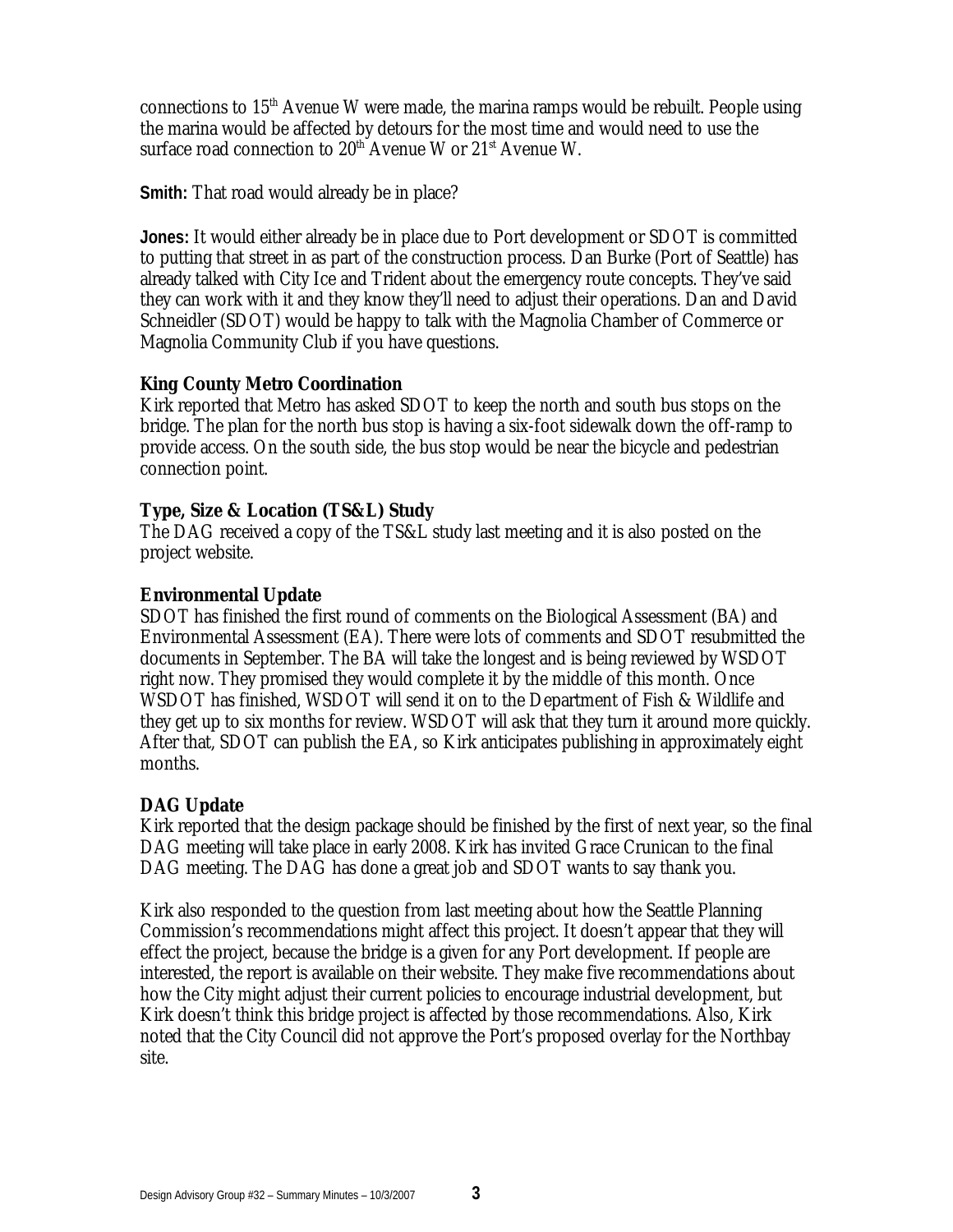#### III. Open House Display Boards **Sarah Brandt, EnviroIssues**

Sarah reviewed what will be presented at the open house. SDOT will hand out the newsletter, a brief comment form, and key display boards as 8.5"x11" color handouts. Jerry Dorn (HNTB) explained that the team has updated images of the design features to include people and cars.

The open house will have several stations to walk visitors through the history of the project. The first station will be the project goals and history, along with Alternative A. The second will be the structure type renderings showing how the new bridge will look. The third will include the new design features, including the board showing the design process (*Selecting Design Features for the New Magnolia Bridge*) and the final station will show the possible detours and explain the current funding situation and next steps.

Kirk also added that he's requesting a new board showing the lane configuration on the new bridge, since a few people have called him to ask about that. The new bridge will make merging from the ramp up to the bridge easier and safer. Some people have also asked about the intersection at  $15<sup>th</sup>$  Avenue W and the merge there. Right now there is a plan to have a Bus Rapid Transit lane there, making it easier to merge across that lane since it will have fewer vehicles. SDOT will also work to make that merge longer.

Sarah asked for comments from the DAG on any of the boards.

#### **Discussion**

**Traven:** You have a spelling error on the overlook boards.

**Brandt:** Thanks, we'll get that fixed.

**Traven:** I think the Minneapolis bridge collapse will be on people's minds and so more information about detours and safety would help.

**Jones:** We can show some additional detours and I can discuss that also.

**Traven:** People will ask about funding and it will be deflating for them to find out that we don't have funding now. Is there an action they can take? Can you tell them who to talk to or write to?

**Jones:** I'll explain funding during the presentation. We are where we are, and we're in a good position to be eligible for future funding.

Brian Elrod (HNTB) talked about the new design features. In the last meeting, the DAG discussed possible colors for the structure and Brian brought samples of the colors, called Mt. St. Helens (taupe color) and Mt. Baker (darker taupe). The Mt. Baker color will be for the girders and will make the bridge profile appear thinner.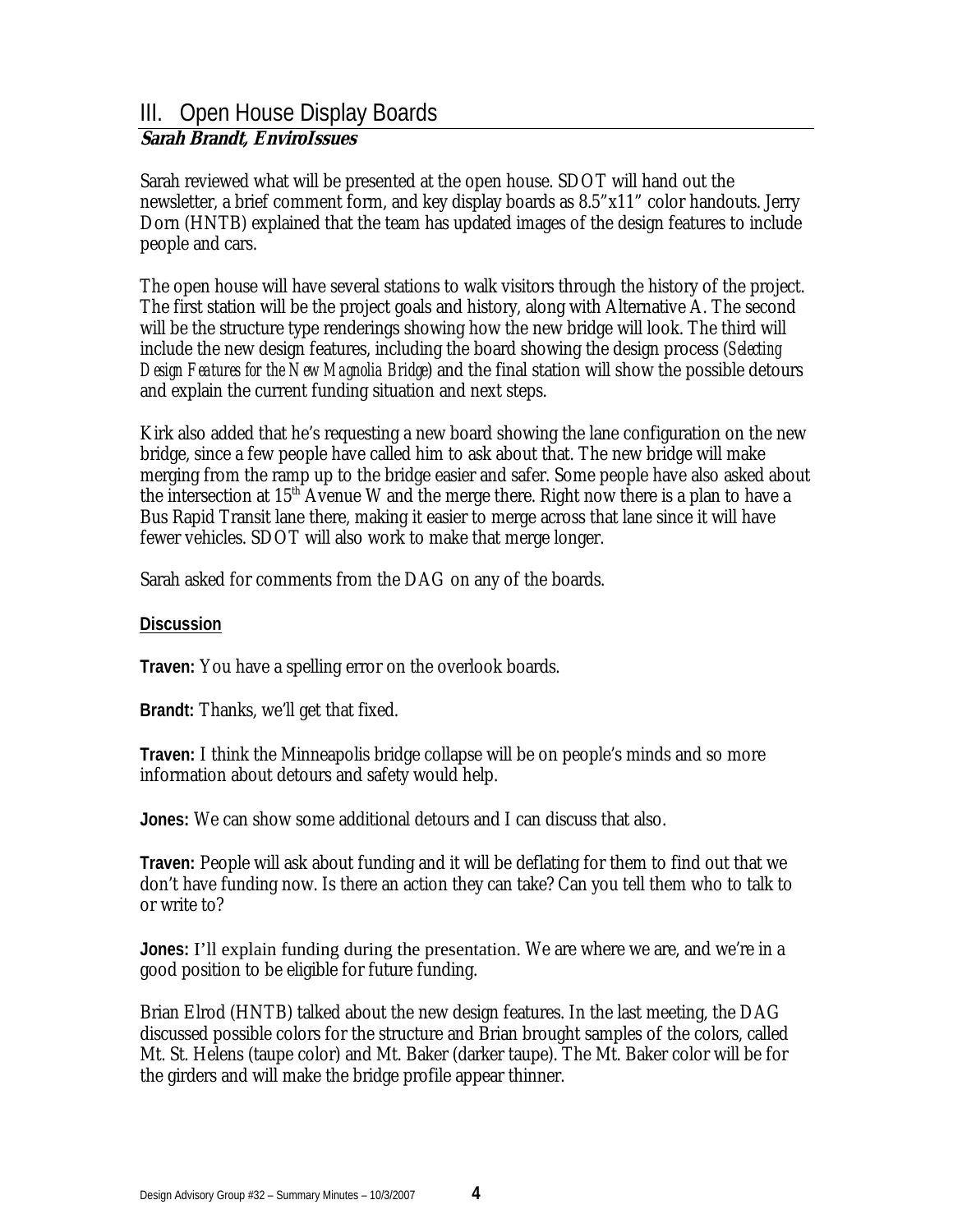#### **Discussion**

**Smith:** These colors are a coating?

**Elrod:** The color is a pigmented sealer, so it's a type of paint.

**Calhoun:** How often do you reapply it?

**Elrod:** Every fifteen years or so, or more often to clean up graffiti.

**Jones:** The steel girders we have now need to be repainted every ten years or so.

**Elrod:** We'll fine-tune the colors and move forward.

**Brandt:** Any other thoughts?

**Smith:** I would tell people how great the sight lines are going to be from the new bridge.

**Jones:** We'll also show the before and after views of what the bridge will look like.

**Dorn:** Emphasize that it will have a much more protected bike and pedestrian lane.

**Wakefield:** Even bikers that use the traffic area of the road will have an easier time because the roadway will be wider.

**Brandt:** Anything else for the good of the order?

**Jones:** Thanks very much and we hope to see you at the open house in a couple of weeks.

#### IV. Next Steps **Kirk Jones, SDOT**

The project open house is on October 16, 2007, and is open to all members of the public. The open house was announced in a newsletter mailed to all Magnolia residents and the Queen Anne residents nearest the bridge, a display advertisement in the Magnolia News, and on the project website. This will be the last general public meeting and all the information will also be posted to the project website.

Kirk encouraged DAG members to attend the meeting so they can be thanked publicly for their hard work on this project. The DAG will meet next in 2008, date to be announced.

#### V. Public Comment **Kirk Jones, SDOT**

There were no members of the public available for comment.